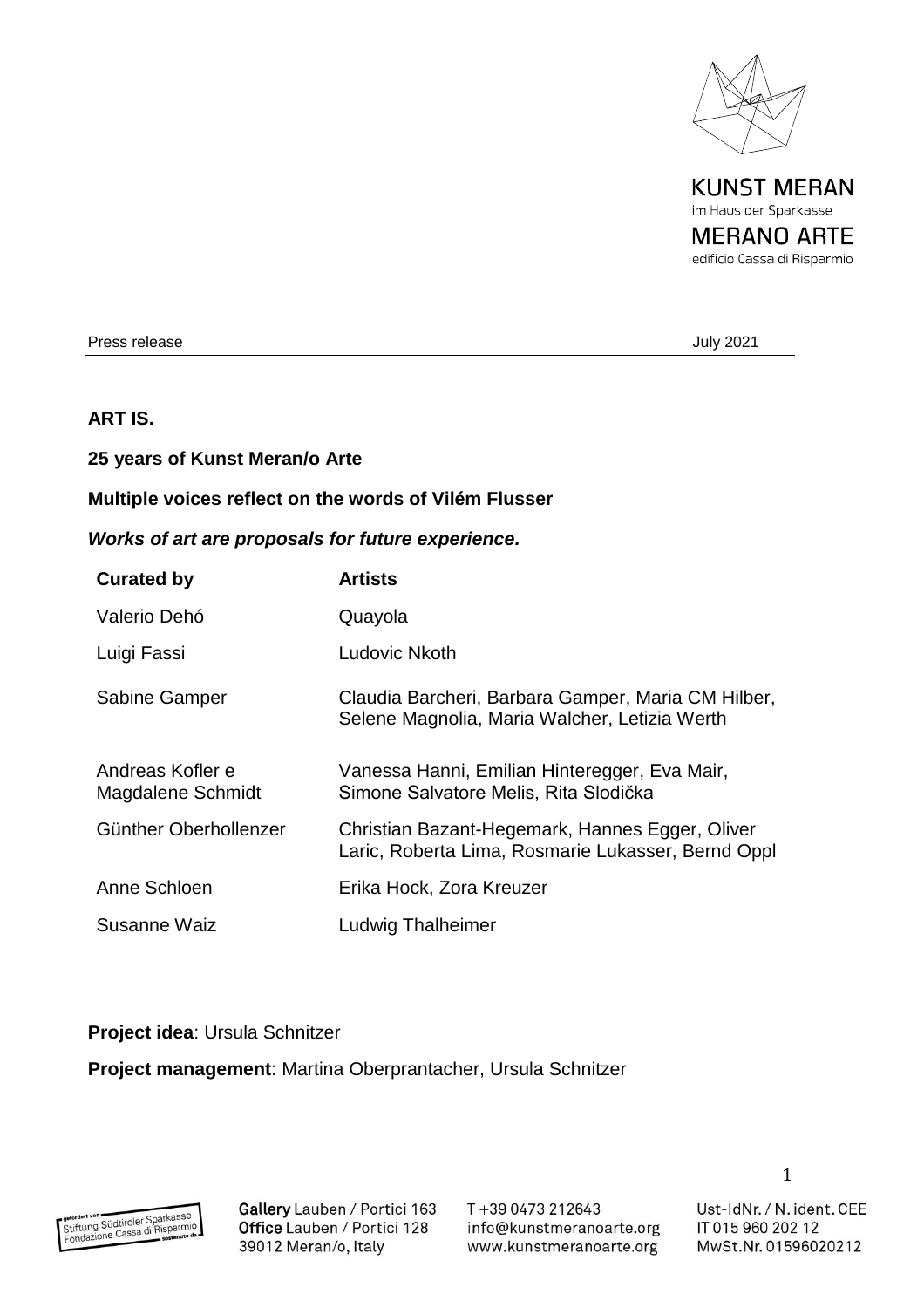

**MERANO ARTE** edificio Cassa di Risparmio

**Kunst Meran** – a private association for the arts, founded 25 years ago and active as a municipal arthouse under the Meran arcades for 20 years now – has, for this anniversary, invited eight curators to examine the role of art in the present day. These curators have worked with Kunst Meran over the past 25 years, and all have now enthusiastically signed up to the concept of a chorale exhibition for the anniversary.

On 16 August 1972, Vilém and Edith Flusser moved into an attic apartment in the Obermais district of Meran. For three years, this apartment on the outskirts of the city with its view of the Texel mountains was home to Vilém Flusser, media philosopher and communication theorist, the starting point for travels through Europe and a writing room for producing his work. For Edith and Vilém Flusser, Meran was a transition between their leaving Brazil and their return to Europe, simultaneously a place of commitment and of retreat.

In a letter of 23 January 1976 to his friend, the artist Regina Klaber Thusek who, like Flusser, was of Jewish descent and had fled to London from the Nazis in the 1930s, ultimately being banished to Meran by the Fascists, Flusser wrote that *works of art are proposals for future experience.* This sentence was part of a dialogue that the two had been having for some time about the relationship between beauty and kitsch: Flusser argued that kitsch could be explained as something pleasant and familiar, while beauty, as a new proposal, has yet to be learned and is thus unpleasant.

This quotation, which is directly related to Meran's recent cultural history, now forms – 45 years after he formulated it – the starting point for the exhibition **KUNST IST.**

Vilém Flusser's stay in Meran was essential for the theories that he developed in the 1970s and 1980s. Country and city, mountain and plain are opposites that increasingly gain in importance in Flusser's pair of terms, dialogue and discourse: Flusser also always preferred diversity to unity. Numerous approaches to his theories can be linked to the questions of themed exhibitions at Kunst Meran, the current artistic discourse and the art association's own self-image. The fact that his extensive writings were partly formulated in Meran can happily be placed at the starting point of this anniversary exhibition. Meran, an international spa town in the midst of a region that, despite the two world wars and two totalitarian regimes, in the very years of his stay achieved a model of autonomy, inspired Flusser through its multilingualism, its eventful history, its

getördert von<br>Stiftung Südtiroler Sparkasse<br>Fendazione Cassa di Risparmin peterdert von Südtiroler Sparkasse<br>Stiftung Südtiroler Sparkasse<br>Fondazione Cassa di Risparmito de Gallery Lauben / Portici 163 Office Lauben / Portici 128 39012 Meran/o, Italy

T+39 0473 212643 info@kunstmeranoarte.org www.kunstmeranoarte.org

Ust-IdNr. / N. ident. CEE IT 015 960 202 12 MwSt.Nr. 01596020212

 $\mathcal{P}$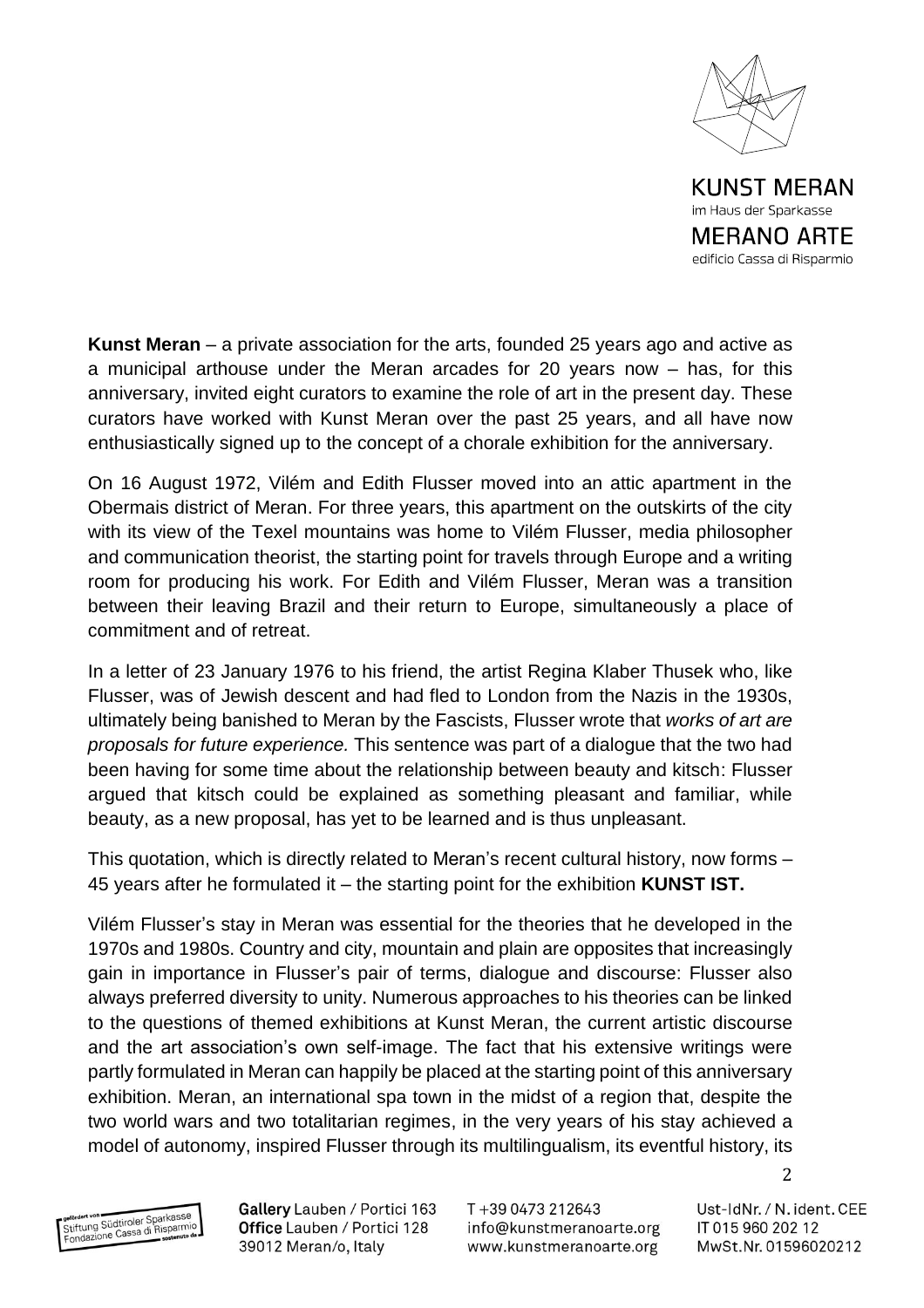

im Haus der Sparkasse **MERANO ARTE** edificio Cassa di Risparmio

internationality and its geographical location. For Kunst Meran, too, this heritage has always defined the terms of reference for an ambitious, interdisciplinary programme.

Last but not least, with this exhibition Kunst Meran is attempting to reflect on its own past, present and future. Many years of intensive cooperation with experts from the fields of art, architecture and more have influenced the exhibition activities conducted over its 20-year history. This aspect has now become in equal measure the form and method of the anniversary project, finding its expression in a many-voiced result.

From 17 July to 24 October, therefore, **Valerio Dehò, Luigi Fassi, Sabine Gamper, Günther Oberhollenzer, Andreas Kofler, Anne Schloen, Magdalene Schmidt** and **Susanne Waiz** will jointly present their proposals for future experience through art and architecture.

While, after the pandemic-imposed restrictions on visits to exhibitions and museums, art has only superficially been sidelined over the last year, its voice is now increasingly lacking in society and its visionary power once more urgently needed. Flusser's statement that *works of art are proposals for future experience* is compressed into the exhibition title **ART IS.** and postulates its social value.

Seven sections are transformed into one grand show, one voice. Current issues such as the role of women in society, migration, digitisation, social justice or spatial planning will be addressed by the curators and 18 artists. The show is like a burning glass that can help us see the present and the future in a multifaceted way, all through the lens of art and architecture.

In the section *Who cares?!*, curated by **Sabine Gamper**, the focus is on topics that demand individual and collective care and solidarity for our fellow human beings and our environment. Using a feminist perspective, the curator and the artists address the concepts of "caring" and "sharing" as an ordering in need of urgent upgrading for a post-pandemic future. The contrast between the productive and indispensable power of "caring for each other" on the one hand, and the lack of recognition for "care work" in our society on the other, thus becomes clear. **Claudia Barcheri** (\*1985) realises lamellar objects of plaster that in their organic form appear like coral animals or fungi and that, despite their fragility, contain an explosive power. **Barbara Gamper** (\*1981)

gefördert von<br>Stiftung Südtiroler Sparkasse<br>Fundazione Cassa di Risparmin efördert von Güdtiroler Sparkasser<br>Stiftung Südtiroler Sparkasser<br>Fondazione Cassa di Risparmito Gallery Lauben / Portici 163 Office Lauben / Portici 128 39012 Meran/o, Italy

T+39 0473 212643 info@kunstmeranoarte.org www.kunstmeranoarte.org

Ust-IdNr. / N. ident. CEE IT 015 960 202 12 MwSt.Nr. 01596020212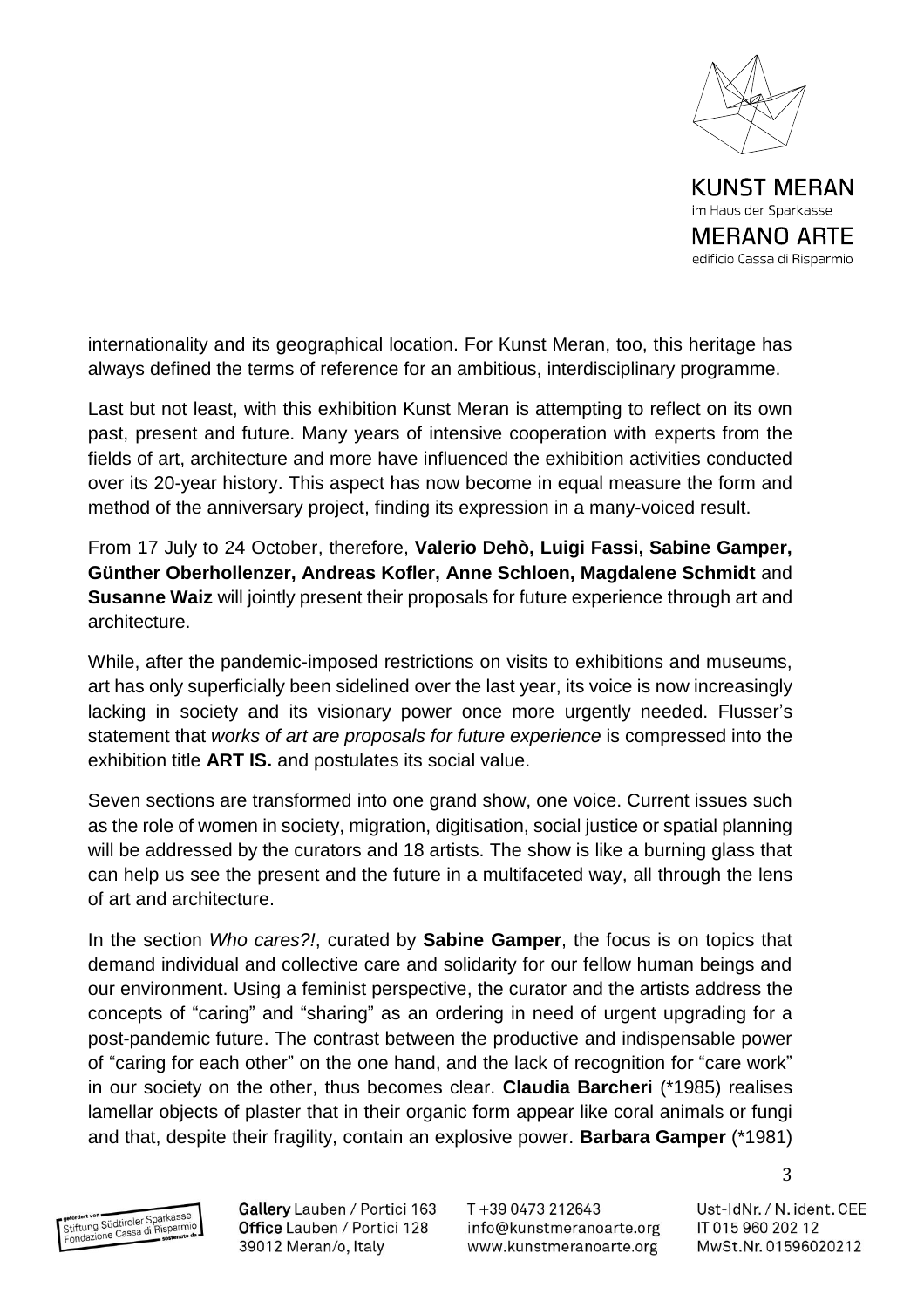

deals with the concept of "appropriation" through texts, objects and performance and asks questions about the conditions, power dynamics and privileges prevailing in art and society. In her filmed portrait of a dancer and activist of the DisAbility movement, writer and artist **Maria CM Hilber** (\*1984) shows where the development potential of a society may lie by questioning its own norm-setting when dealing with those who are supposedly weaker. **Maria Walcher** (\*1984) uses the craft of the shoe-shiner to address the social undervaluation and invisibility of care work, while **Letizia Werth** (\*1974) reveals the global problems of our consumer society in her mural that uses the example of laundry washing. Activist and photographer **Selene Magnolia** (\*1989) uses her camera to document the rescue of a group of Nigerian women from the Mediterranean and the power of solidarity on their way to a new life.

**Luigi Fassi** picks up here with a selection of works by the painter **Ludovic Nkoth** (\*1994). Nkoth's painting records the present and makes use of various elements, such as geography, current events or personal memories. Starting with his own biography and switching between two worlds – Cameroon and the USA – the artist uses these media to document the upheavals of current world events. Sweepingly flowing brushstrokes and strong colours create alarming works whose linchpin is currently the waters of the Mediterranean. The bodies of young refugees are swept away by the sea. The contrast between the brilliant colours and the disturbing theme of the struggle for life lead to a tenor of discomfort and dissonance that marks the work. In doing so, Nkoth alludes to a failure: the collapse of a contemporary world that is firmly in the grip of racism, conflict and global fears, where entire social categories are devoured by systematic and persistent injustices.

In their contribution, **Susanne Waiz** and **Ludwig Thalheimer** (\*1961) also focus on society and the spaces it creates. The built-up city is such a space, one that hosts working-class neighbourhoods and city villas, better and worse areas. Social housing and urban redevelopment projects testify to a constant striving for quality of life and healthy living spaces for the population. The social circumstances under which architecture is created are today more than ever shaped by capital and politics. Institutional investors determine the market, while the role of public authorities is often limited to defining the framework conditions; building culture degenerates into cosmetic façades. In parallel with this development, homelessness is rapidly increasing

getördert von<br>Stiftung Südtiroler Sparkasse<br>Fendazione Cassa di Risparmin **Stiftung Südtiroler Sparkasser**<br>Stiftung Südtiroler Sparkasser<br>Fondazione Cassa di Risparmito da Gallery Lauben / Portici 163 Office Lauben / Portici 128 39012 Meran/o, Italy

T+39 0473 212643 info@kunstmeranoarte.org www.kunstmeranoarte.org

Ust-IdNr. / N. ident. CEE IT 015 960 202 12 MwSt.Nr. 01596020212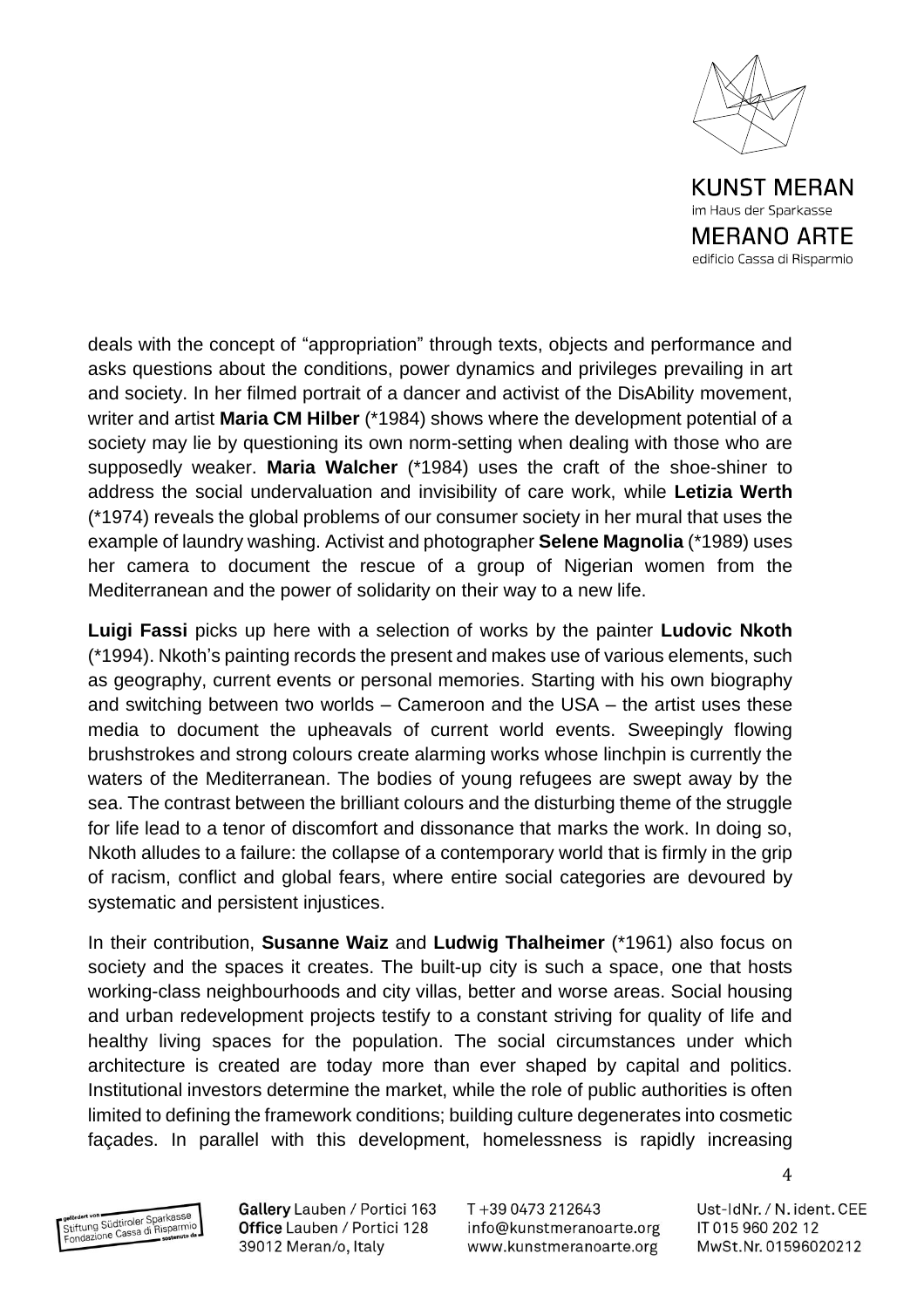

**MERANO ARTE** 

edificio Cassa di Risparmio

worldwide. Even in European cities with their high quality of life, thousands of people are forced to "sleep rough". Speculation in real estate promotes inequality between people and upends hard-earned social conventions.

Ludwig Thalheimer's photographs capture what escapes the superficial glance: improvised accommodation, well-camouflaged in the undergrowth and inhabited by people who have also lost their place in society as they fled. The images are juxtaposed with interviews that, using the example of Vienna as a *pars pro toto* for a European city, reflect on the connection between investor architecture and homelessness from the point of view of urban planning, culture and society.

Working as a team of curators, **Andreas Kofler** and **Magdalene Schmidt** deal with the building style of our region and architectural broadcasting. Their contribution examines the role of Kunst Meran as one of the most important institutions in conveying ideas of contemporary architecture in South Tyrol. For 25 years now, dialogue and discourse regarding architecture in the Alpine region have been a core topic in the work of the cultural association; these have indisputably contributed to the lively architectural debate and to architectural tourism in South Tyrol. Based upon conversations with founding director Herta Wolf Torggler, the view into the past is transformed via items from the archives into a "cabinet of curioisities" that illustrates the topics and discussions surrounding the encounters between architecture and the wider public.

A further contribution goes in search of the attitude of the latest generation of architects, confronting the wide spectrum of positions from previous years with a selection of academic theses dedicated to South Tyrol over the last decade. The works selected together with Turris Babel (the magazine of the South Tyrolean Architectural Foundation) include several "architectural fragments" created as part of the final thesis *Anche i monumenti muoiono* (*Monuments also die*) of **Simone Salvatore Melis** (\*1996) at the Free University of Bozen-Bolzano (Bachelor in Design and Arts).

Along with contributions from **Zora Kreuzer** (\*1986.) and **Erika Hock** (\*1981), **Anne Schloen** addresses the value of the sensual experience of an artwork. In addition to being "proposals for future experience", works of art are for her also an opportunity for unique experiences. Visitors to exhibitions may be moved and stimulated in previously unknown ways, and their physical aesthetic sensibilities fortified. The works of the two

getördert von<br>Stiftung Südtiroler Sparkasse<br>Fendazione Cassa di Risparmin **Stiftung Südtiroler Sparkasser**<br>Stiftung Südtiroler Sparkasser<br>Fondazione Cassa di Risparmito da Gallery Lauben / Portici 163 Office Lauben / Portici 128 39012 Meran/o, Italy

T+39 0473 212643 info@kunstmeranoarte.org www.kunstmeranoarte.org

Ust-IdNr. / N. ident. CEE IT 015 960 202 12 MwSt.Nr. 01596020212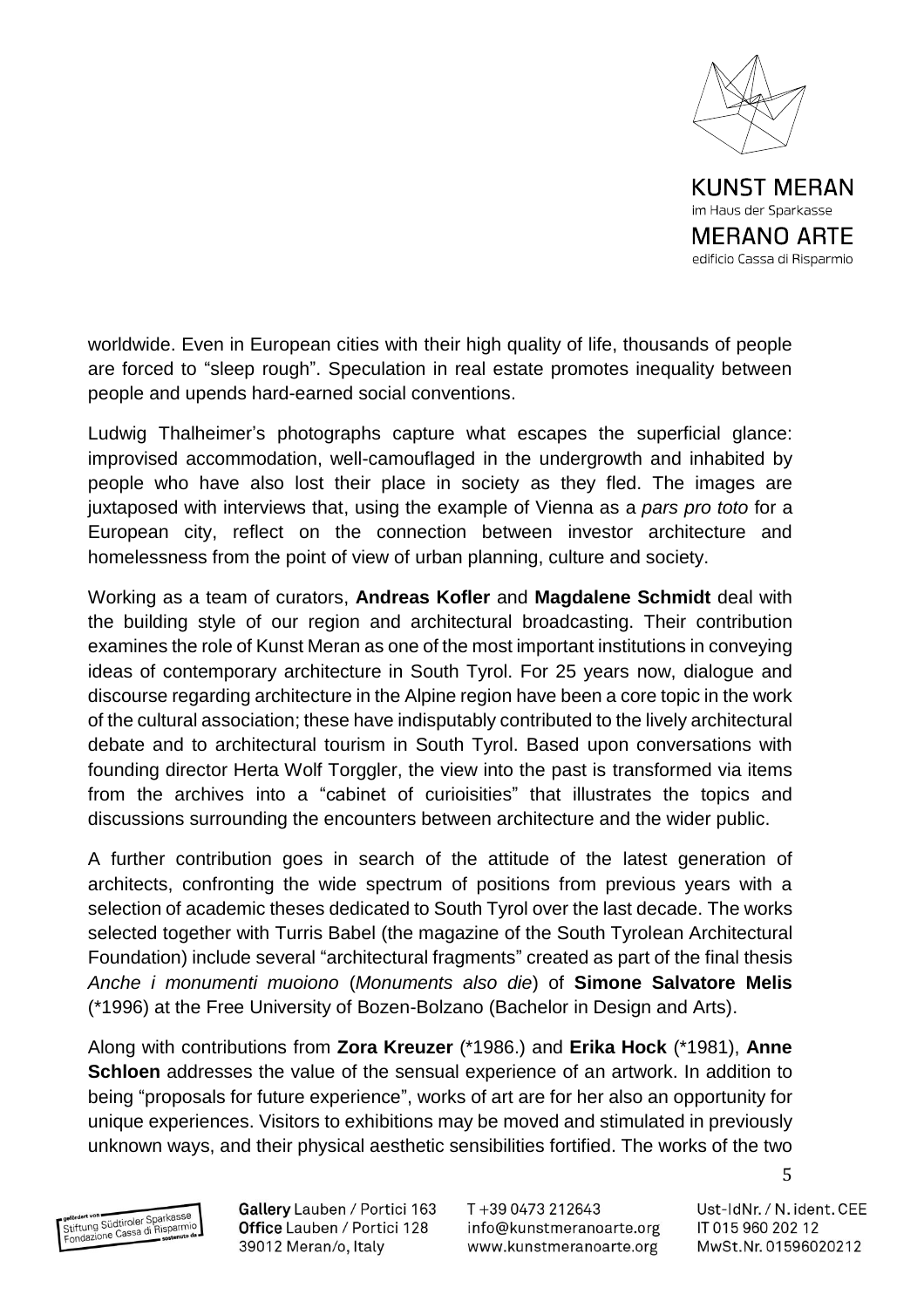

edificio Cassa di Risparmio

artists focus, in the current post-digital and (post-)pandemic era, on the desire to reconnect physically with the world and to achieve real experiences. With the aid of cross-genre approaches, two exhibition spaces of Kunst Meran are transformed into complex "spaces of experience and thought".

Zora Kreuzer develops a site-specific work using light and wall painting for the central atrium of the building, making its architecture visible in a new way. Erika Hock develops an installation of wall and spatial objects that blurs the boundaries between architecture, art and design, linking the experience of image and object in a highly sensual way.

The exhibition section of **Günther Oberhollenzer** revolves around the question of which new and future-oriented forms of expression are emerging in art at the beginning of the 21<sup>st</sup> century. Of particular interest is the dialogue between the analogue and digital worlds, the expansion of artistic media through new technological possibilities, but also questions of perception and artistic authorship. **Rosmarie Lukasser** (\*1981) is interested in the effects of digital networking on the human perception of self and others: her fragile human-machine being, of terracotta, has completely withdrawn into its own world. **Christian Bazant-Hegemark** (\*1978) interweaves digital and analogue drawings and shows people who remain in an indefinite state of waiting. **Oliver Laric** (\*1981) reproduces a well-known sculpture from art history using elaborate 3D printing processes and questions the terms *original* and *copy*. **Bernd Oppl** (\*1980) creates architectural spatial models and video works that challenge and deceive our perception. In her performative installation, **Roberta Lima** (\*1974) approaches the "Wood Wide Web", the networking systems of nature. Finally, **Hannes Egger** (\*1981) realises calls to action for the audience so they can interact with artworks.

The artistic practices of **Davide Quayola** (\*1982), invited by **Valerio Dehò** for the exhibition, also focus on how we deal with new technologies and their potentials. In the *Infinite Future* section, humans and machines are no longer competitors: art is made with whatever we want, from whatever industry offers. Quayola thus frees his art from the supposedly deadly embrace of technology and transience. He admires the art of the past and out of this admiration creates a new art, since this inevitably arises in a new time-space. Quayola, a biologist, uses such digital technologies as the electron

getördert von<br>Stiftung Südtiroler Sparkasse<br>Fendazione Cassa di Risparmin efördert von Güdtiroler Sparkasser<br>Stiftung Südtiroler Sparkasser<br>Fondazione Cassa di Risparmito Gallery Lauben / Portici 163 Office Lauben / Portici 128 39012 Meran/o, Italy

T+39 0473 212643 info@kunstmeranoarte.org www.kunstmeranoarte.org

Ust-IdNr. / N. ident. CEE IT 015 960 202 12 MwSt.Nr. 01596020212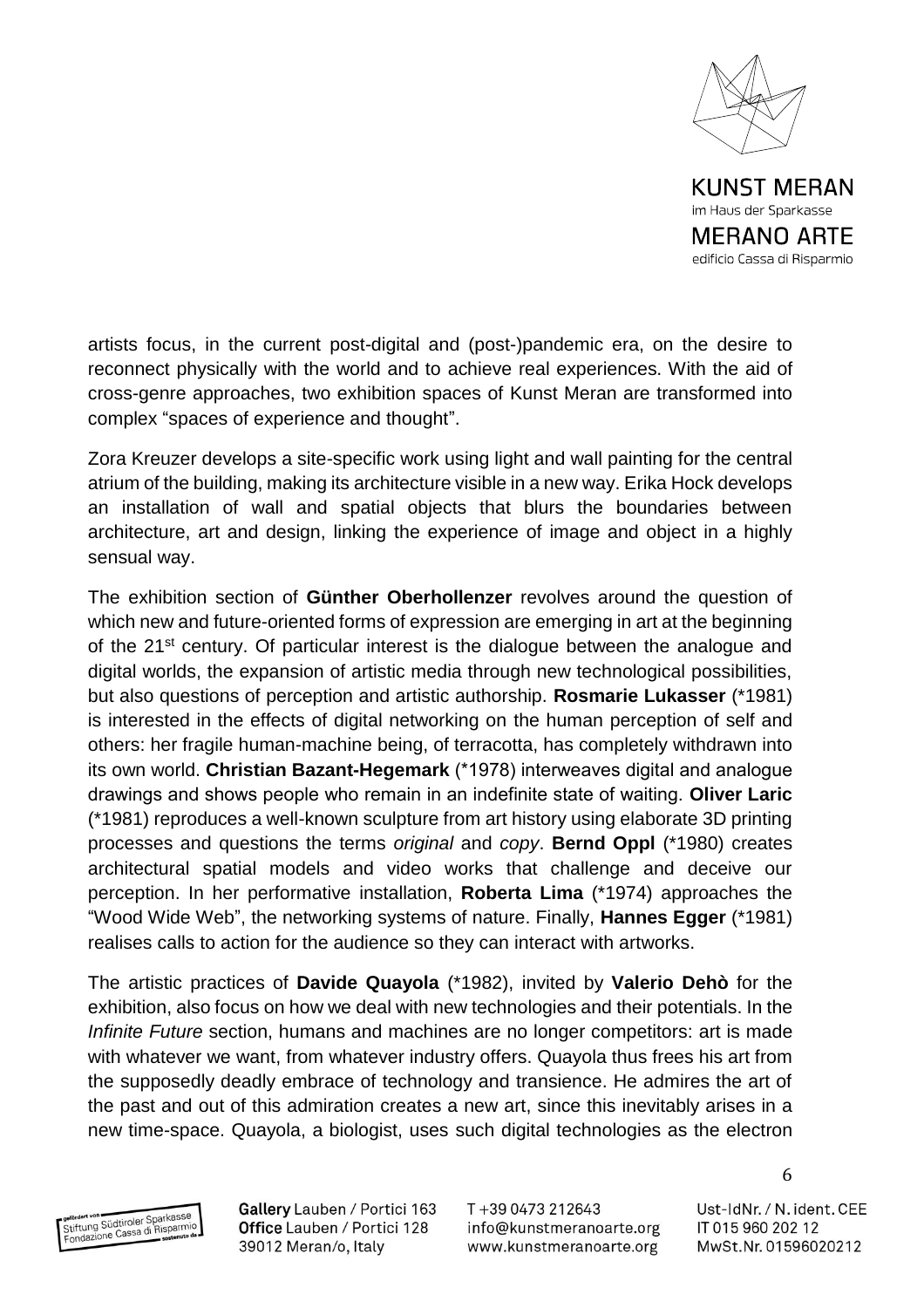

grid microscope, immersing himself in the landscape and forming things as if we were seeing them for the first time. Tiny fragments are their secret geometry, made of molecular structures.

Into this new equilibrium of past and present, he inserts the future. Paradoxically, the future here anticipates the present. The future is the only pillar upon which the present can provisionally be built, as technical execution is underpinned by a dynamic concept that does not permit any rethinking.

Quayola's conciliatory approach closes the circle on Flusser's quotation. The exhibition permits visitors to leave with the reassuring certainty that art succeeds in being past, present and future.



Gallery Lauben / Portici 163 Office Lauben / Portici 128 39012 Meran/o, Italy

T+39 0473 212643 info@kunstmeranoarte.org www.kunstmeranoarte.org

Ust-IdNr. / N. ident. CEE IT 015 960 202 12 MwSt.Nr. 01596020212